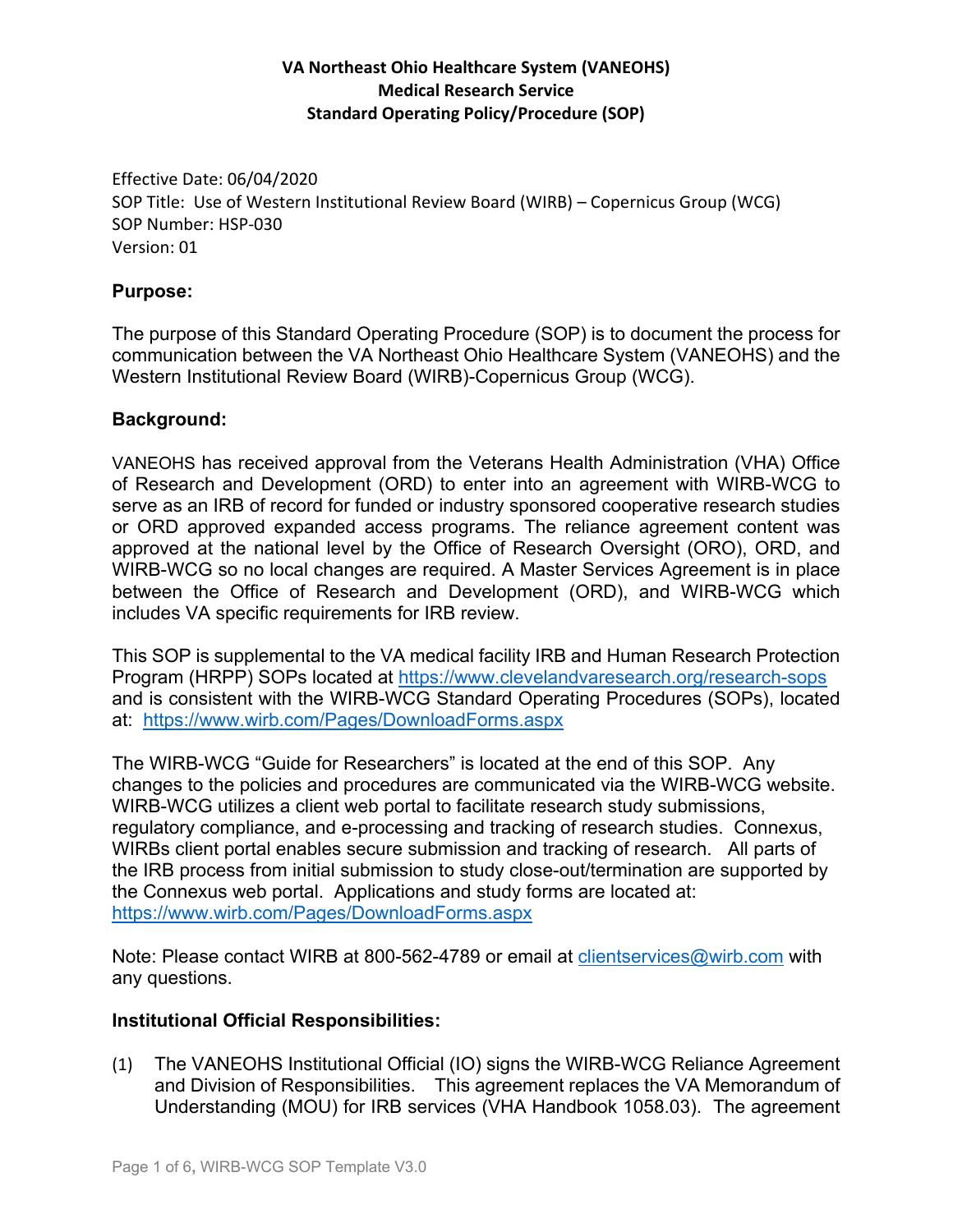## **VA Northeast Ohio Healthcare System (VANEOHS) Medical Research Service**

#### **Standard Operating Policy/Procedure (SOP)**

is updated as required by WIRB-WCG, and copies of the initial agreement and each update are sent to ORD and ORO when fully executed. ORO does not require updates to the agreement for changes of Institutional Official.

- (2) Appoints the Local VA Facility Liaison to serve as the administrative liaison between the VANEOHS and the IRB as required by WIRB-WCG. The name of the liaison will be reported to ORD and designated on WIRB-WCG form HRP 290. Any liaison change must be reported to WIRB-WCG and ORD.
- (3) Formally reports unanticipated problems, serious and/or continuing non-compliance, and suspension or termination of study activities originating at VANEOHS as required by VA policy to ORO and external federal agencies or oversight bodies.
- (4) Updates and signs the Federal-wide Assurance (FWA) and VA Addendum to the FWA.

## **Research & Development Committee (R&DC) Responsibilities:**

- (1) The convened R&DC and sub-committees may review the protocol prior to the WIRB-WCG review and then the R&DC through designated review may grant final approval.
- (2) Ensures that the investigator and study personnel have the resources, experience and training needed to conduct the research, all members of the research team have been credentialed, privileged, have an approved Scope of Practice if applicable, and have completed training required by VA and WIRB-WCG in the protection of human subjects.
- (3) Ensures that the WIRB-WCG IRB is provided with current state law requirements.
- (4) Determine if non-Veterans should be enrolled in a study at VANEOHS if the VA Investigator requests non-Veteran enrollment into the study.
- (5) Ensures Information Systems Security Officer (ISSO) and Privacy Officer (PO) review is complete before R&D Committee final approval is given and before the study is initiated.
- (6) Ensures the VANEOHS conflict of interest policy will be followed, and relevant determinations and/or management plans will be forwarded to the WIRB-WCG per WIRB-WCG SOPs.
- (7) Ensures reviews by all applicable R&DC subcommittees are complete before the study is approved.
- (8) Ensures that the study may not begin at VANEOHS until the R&D Committee approves the research study and the ACOS/R notifies the Principal Investigator in writing that he/she is authorized to initiate the study.
- (9) Oversees the local regulatory aspects of the research and reviews protocol noncompliance reports.
- (10) Reviews all determinations by the WIRB-WCG IRB of any reported incidents or unanticipated problems and/or serious or continuing noncompliance for acceptance or further action. Ensures any remediation is completed.
- (11) Notify the IRB when a regulatory deficiency has been cited on an RCO or other regulatory audit that occurred during the time that the IRB was responsible for study oversight.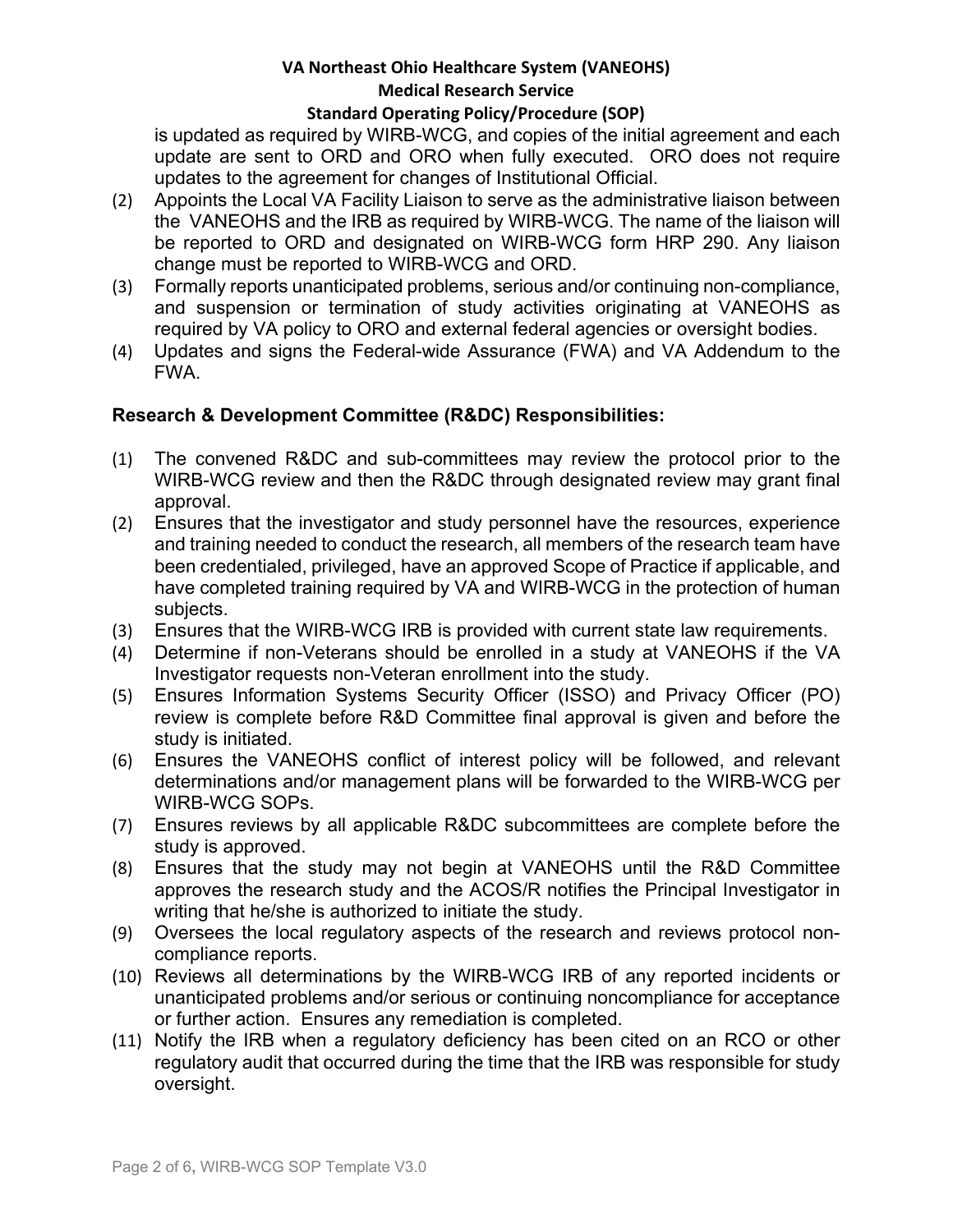## **VA Northeast Ohio Healthcare System (VANEOHS) Medical Research Service**

#### **Standard Operating Policy/Procedure (SOP)**

- (12) Provide a mechanism to receive and address concerns from local study participants and others about the conduct of the research.
- (13) Is authorized to observe any aspect of the research process including observing the informed consent process. The WIRB-WCG IRB retains the authority to direct this to be done when necessary by VANEOHS
- (14) Conducts an annual review of the WIRB-WCG IRB and submits to the VA Facility Medical Center Director as required by ORD policy in VHA Directive 1200.01. This review includes but is not limited to evaluation of the number of projects handled by the committee, communication between entities, changes in MOUs or other agreements, change in processes, and challenges. WIRB-WCG has agreed to provide an annual summary to assist in R&DC review.
- (15) Ensures formal notification in a timely manner to the IRB whenever there is a proposed change in Principal Investigator. WIRB-WCG requires sponsor approval of PI change prior to IRB review.

## **VA R&D Service/Office:**

- (1) Verifies that the following forms and agreements are signed and executed by the VANEOHS prior to use of the WIRB-WCG IRB and maintained in a current status:
	- a. This WIRB-WCG IRB SOP with review by the R&D Committee per local policy.
	- b. The Reliance Agreement signed by the Facility Director and WIRB-WCG.
- (2) Correspondence from the WIRB-WCG IRB will be sent to the Local Site Investigator, for inclusion in the Study Regulatory Binder.
- (3) Upon request WIRB-WCG will provide the VA with the expedited review eligibility category for any IRB expedited review action.
- (4) As needed, the VA Facility Liaison or other facility personnel may apply for a Connexus account with the WIRB-WCG IRB and have access to the files and correspondence to the investigator. The local investigator may download documents from the WIRB-WCG IRB web portal and provide copies of the documents to the R&DC coordinator who will, as appropriate, triage documents to oversight committees and oversight officials for action and maintain project files.
- (5) In the event of a change in the PI, ensures coordination with the departing Local Site Investigator, the sponsor and the IRB. Coordinates with the new PI a transfer of the approved study, after the R&D office confirms that the proposed new PI has the appropriate credentials to proceed as PI and the new PI has been approved by the Sponsor and the IRB.
- (6) Manage evaluation of financial conflict of interest.
- (7) Provides tracking for protocols and correspondence.
- (8) Ensures notification of the Research Compliance Officer (RCO) of the signed reliance agreement and this supplemental SOP including IRB specific reporting mechanisms.
- (9) Promptly updates SOPs for changes in the IRB requirements and informs the VA research community (e.g., investigators, study coordinators, investigational pharmacist) as applicable for changes affecting their roles and responsibilities.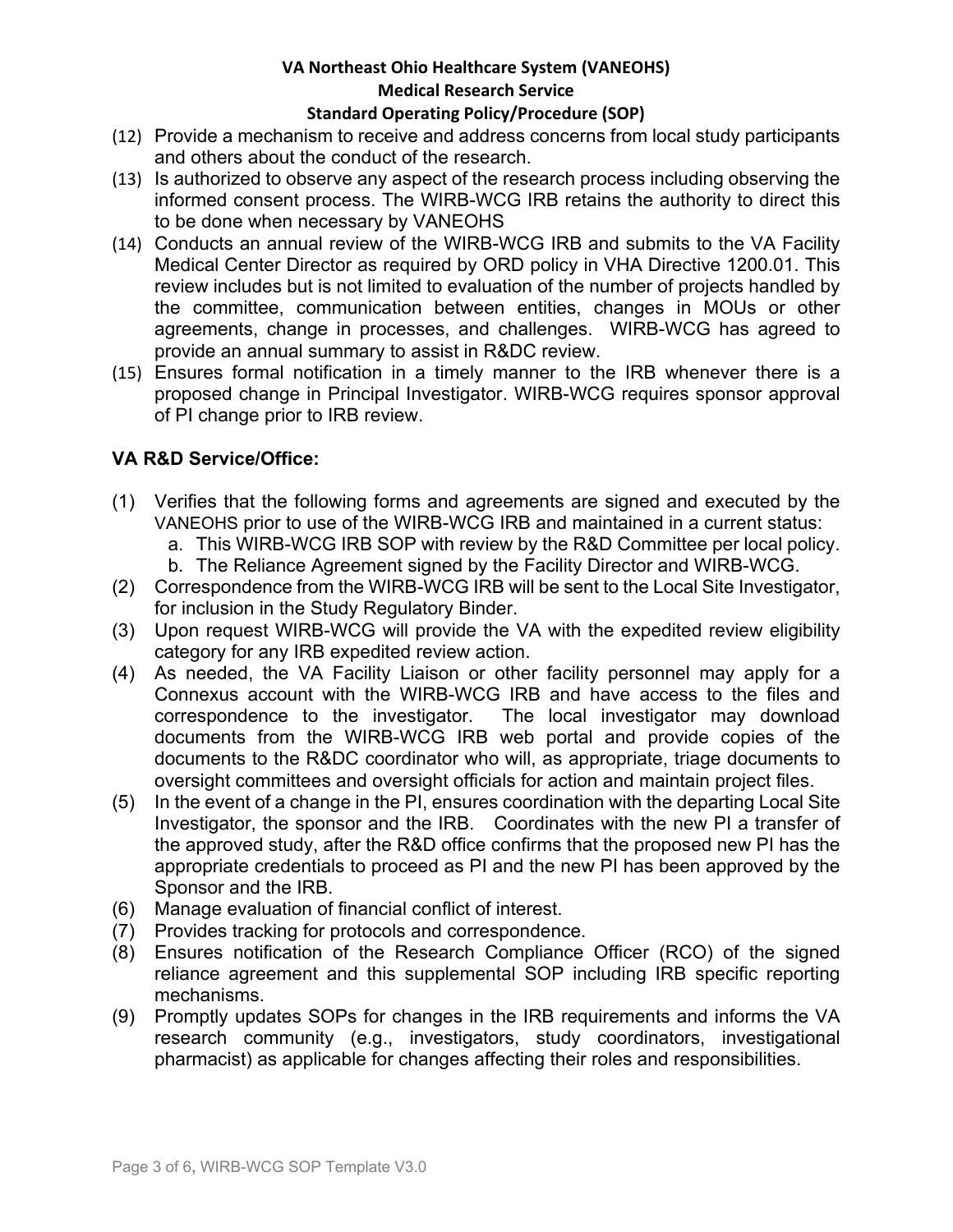## **VA Northeast Ohio Healthcare System (VANEOHS) Medical Research Service Standard Operating Policy/Procedure (SOP)**

- (10) Maintains current FWA and access to WIRB-WCG IRB rosters. WIRB-WCG provides current IRB rosters to clients with IRB approval letters (Certificates of Action).
- (11) Receives IRB minutes related to VA research. Minutes are provided to VA medical facilities upon request.

## **VA Privacy and Information System Security Officers:**

- (1) The VANEOHS PO and Systems ISSO will review studies overseen by WIRB-WCG IRB.
- (2) The PO will review the HIPAA authorization to ensure it contains all required elements and is consistent with all privacy requirements. The PO reviews the HIPAA authorization, informed consent document, and protocol for consistency.
- (3) WIRB-WCG is not storing VA data on their platform; VA is transmitting a copy of VA data for the purpose of IRB review. As part of the ORD approval process for nationwide use of WIRB-WCG VACO ISSO reviewed the methods and systems over which a copy of VA data is securely transmitted to the IRB.

## **Research Compliance Officers (RCO) Responsibilities:**

Complete informed consent audits and study regulatory audits as required in the RCO Audit Plan. All reports of apparent serious non-compliance, apparent continuing noncompliance, or apparent serious unanticipated problems resulting from an RCO audit will be processed within the facility as specified by VHA Handbook 1058.01. RCOs will have access to the research subjects' records and/or case files for oversight and monitoring activities. RCO audit reports including but not limited to audits with no findings or no immediate findings for studies overseen by the WIRB-WCG IRB will be submitted to the R&D Committee. RCO audit findings that are reportable to the WIRB-WCG IRB will be submitted to the WIRB-WCG IRB within 5 business days in accordance with the WIRB-WCG IRB and VHA Handbook 1058.01. The RCO must ensure that the reports are uploaded within the required timeframe by those who have access to the system. RCOs are not required to audit Expanded Access Programs.

#### **Local Principal Investigator (PI) Responsibilities:**

- (1) Ensure that study staff have been appropriately credentialed and privileged as applicable and have completed all required VA training in the protection of human subjects.
- https://dvagov.sharepoint.com/sites/Cleveland/mcp/SitePages/Home.aspx Page 4 of 6**,** WIRB-WCG SOP Template V3.0 (2) All Investigators must submit an OGE 450-Alt-VA Form for review through the normal VANEOHS procedures. Information regarding the review and any relevant determinations or management plans must be shared with WIRB-WCG during the application process via WIRB IRB Form HRP-290. Detailed information regarding submission and review of OGE 450-AltVA Form can be found in Medical Center Policy (MCP) 151-014 Research Service Financial Conflict of Interest Policy. This MCP be found on the VANEOHS Sharepoint site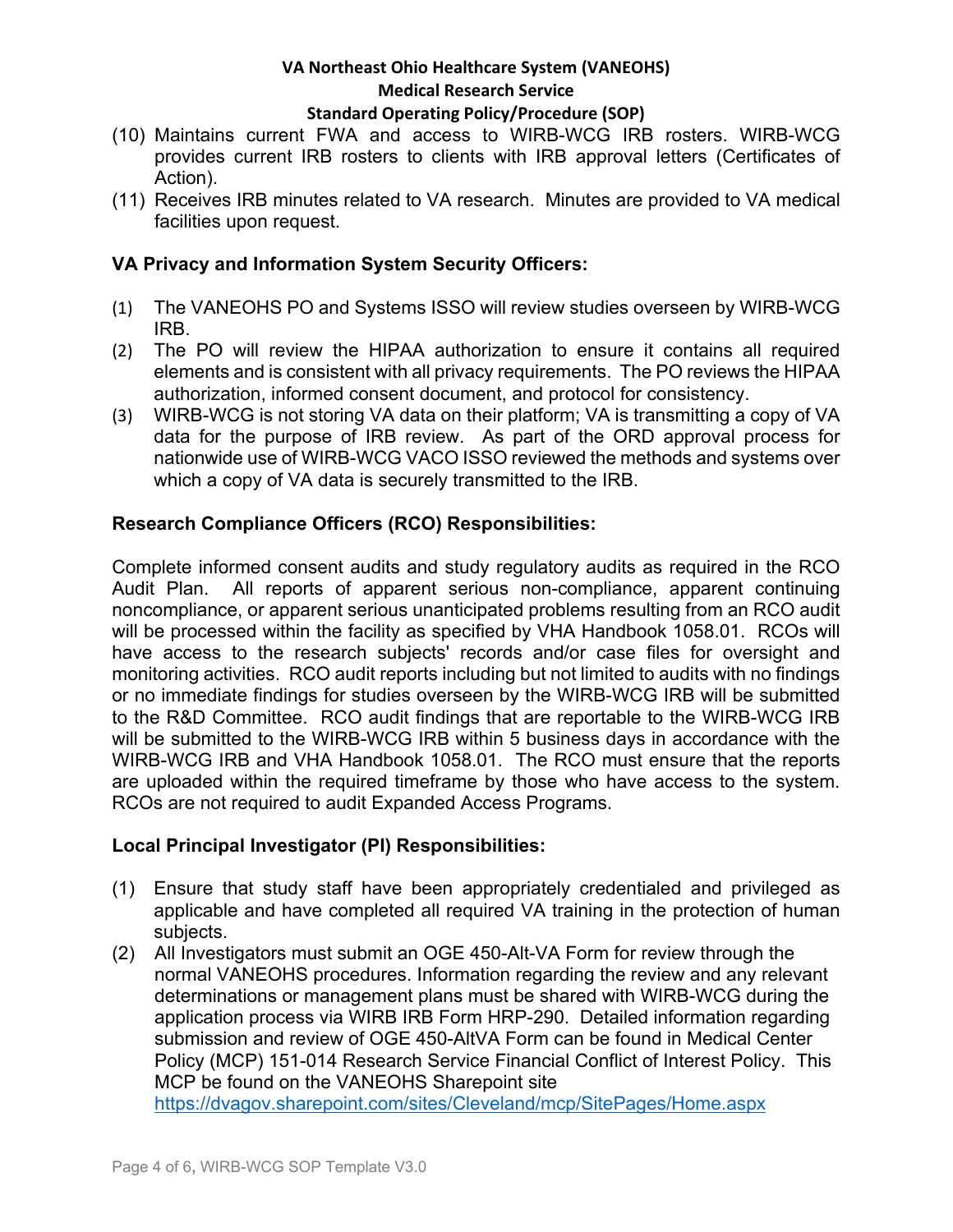# **VA Northeast Ohio Healthcare System (VANEOHS) Medical Research Service**

#### **Standard Operating Policy/Procedure (SOP)**

- (3) Ensure ISSO and PO reviews are complete prior to initiating the study.
- (4) Ensures the study is not initiated prior to receiving written ACOS/R implementation approval.
- (5) Develop a recruitment plan. If potential subjects are to be identified from CPRS or any facility list of patients, a HIPAA authorization waiver must be requested and approved prior to viewing records.
- (6) Ensure non-Veterans are not enrolled without approval by the R&D Committee.
- (7) Ensure all study staff changes are reported to the Research & Development Committee Coordinator. The PI must keep an up to date study staff list in their regulatory documents.
- (8) Ensure VA required elements are in the informed consent including any language required by VHA Directive 1200.05 for Certificates of Confidentiality if applicable. If the HIPAA authorization is embedded in the consent document, ensure all required VA elements are included. Use the approved informed consent document for use at VA as approved by the IRB.
- (9) If the HIPAA authorization is not embedded in the consent document, ensure required VA form 10-0493 is used. The form 10-0493 must be included in the WIRB-WCG application packet and reviewed by the VA facility privacy officer prior to study approval by the R&D Committee. Ensure the approved form is used. Ensure the HIPAA authorization includes the VA-required elements if the authorization is combined with the written informed consent document.
- (10) Write progress notes as appropriate.
- (11) Maintain compliance with state, local, or institutional requirements related to the protection of human subjects.
- (12) Comply with all WIRB-WCG IRB and VANEOHS requirements related to the protection of human subjects and adhere to responsibilities detailed in VHA Directive 1200.05 investigator section.
- (13) Investigate and notify the WIRB-WCG IRB and R&DC of any study-specific incidence, experience or outcome that appears to rise to the level of an unanticipated event per WIRB-WCG IRB requirements and VHA requirements in 1058.01 respectively. The IRB requires that sponsors and/or investigators/sites (as appropriate) submit in writing any unanticipated problems (UAPs) involving risks to subjects or others, including adverse events that should be considered UAPs as described in WIRB-WCG IRB SOP. Notification to the IRB of a UAP must occur promptly but no later than 5 business days from the time of identification.

Investigate and notify the WIRB-WCG IRB and R&DC of any and/or serious or continuing non-compliance, termination or suspension of research, privacy or information security incidents per local and VHA policies. Investigators are required to follow stricter reporting requirements per VHA Handbook 1058.01 for information security incidents.

Sponsors, investigators and/or research staff must notify the IRB in writing of any instance of noncompliance with the regulations, this Handbook, and/or determinations and requirements of the IRB. This notification must be as soon as possible but no later than 5 business days from the time of the event identification.